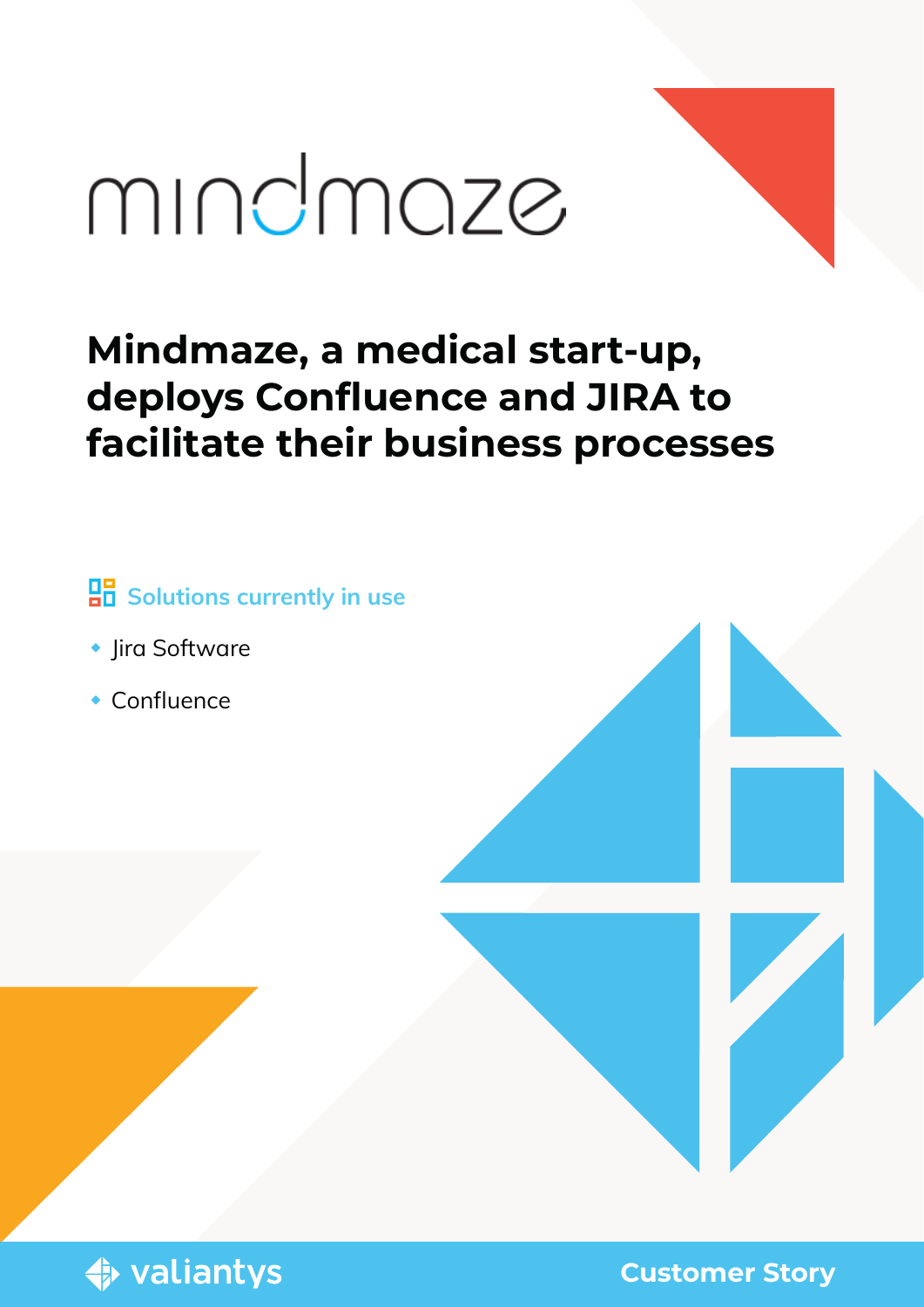## **About Mindmaze**

#### MindMaze - the start-up that makes virtual reality work for science

MindMaze originated from the Swiss Federal Institute of Technology (EPFL) in Lausanne, and in less than three years became one of the top 10 healthcare start-ups in Switzerland. The company brings together an eclectic mix of computer scientists, neuroscientists, physicists and roboticists, who are driven by a passion to enhance the quality of life for brain injury survivors.

The MindMaze team developed and launched a revolutionary platform to build intuitive human-machine interfaces combining virtual reality, computer graphics, brain imaging and neuroscience. The potential applications are exciting for healthcare, and these new projects have certainly been noticed by the media industry.

# $f$

Even though we have knowledge of Jira in-house, we really appreciated Valiantys' support. Their consultant saved us time and worked with us to validate our hypothesis. We also chose to entrust them with the management of our licenses, which simplified our life because they aligned our renewal dates and provide only one invoice per year, in Swiss francs.

Frédéric Condolo | Global Product Director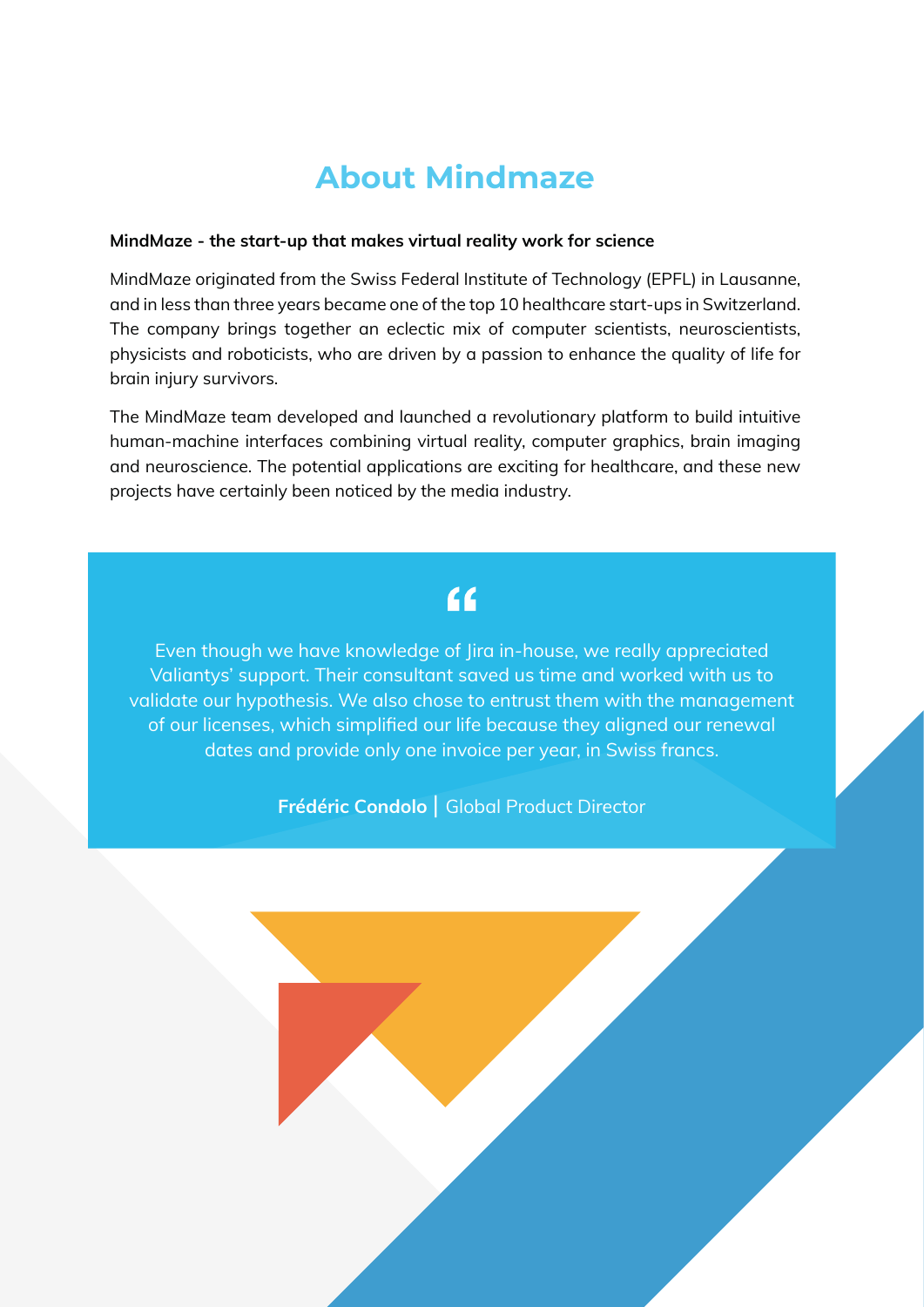# **Dramatic growth in a highly regulated industry**

As a medical company, MindMaze is subject to tight legal constraints in the management of its processes and documentation. 'In this sector if the procedure is lacking, the employees incur criminal responsibility because this directly affects the quality of care provided to patients,' said Frédéric Condolo, Global Product Director at MindMaze. The CE Mark in Europe and the FDA in the US impose strict standards on the company.

Faced with exponential - almost brutal - growth, the teams needed adapted tools to ensure that their activities conformed to industry standards while also facilitating teamwork and innovation. Process management and documentation had to be consistent, reliable, secure and offer maximum traceability.

*''When I arrived, the teams used classic office tools and the development teams used a very technical wiki,''* recalls Frédéric Condolo. *''In the face of our growth, we needed to quickly implement a common - and more secure - system to track our documentation with electronic signatures and a process management solution.''*

With the team growing in Lausanne, Zurich, Boston, San Francisco and Paris, MindMaze searched for tools that could adapt, were easy to use and capable of evolving. The document management tool needed to be able to set document standards for clinical research. The task management tool had to be flexible enough to adapt to specific business needs for different teams and sufficiently robust to be able to follow MindMaze's growth.

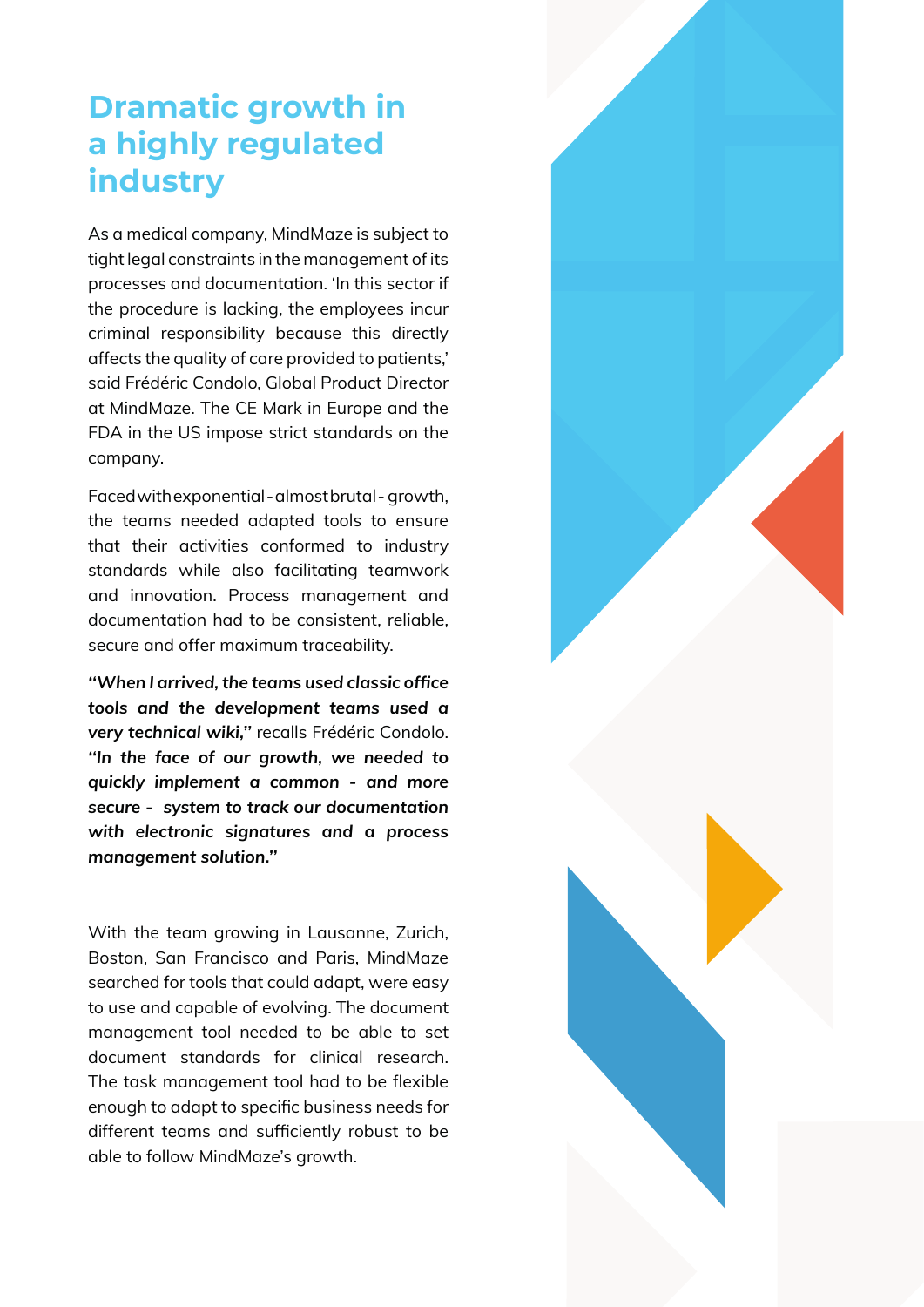# **Viral adoption of Confluence and Comala workflows for project documentation**

Confluence, edited by Atlassian, was chosen because it perfectly met the needs of MindMaze, including respecting medical standards, adapting for growth, and providing structure. In this context, its intuitive grasp made the difference and reassured them on their chosen solution. The direct link between content and task management through the collaboration between Jira Software and Confluence was also another decisive feature.

*''The strength of Valiantys is its expertise on the tools. The best practises and advice shared on their blog make them a valuable partner with a strong added-value.''* Frederic Condolo, Global Product Director - Mindmaze

Confluence was deployed and adopted very rapidly by the teams.

*''It was necessary to transmit a culture and operational processes very quickly to many people. This is where Confluence, and in particular the blueprints, played an important role. Spaces and pages allowed us to grow while maintaining a coherent structure,''* explains Frédéric Condolo.

At first, the teams discovered Confluence through classical activities such as meeting notes and following the progress of different decisions. The Comala Workflows app was used to set up procedures for reviewing and validating the necessary documents for the proper functioning of the company, directly in Confluence via an electronic signature system. The modifications to the medical protocols and research papers are therefore rigorously traced.

By providing structure and legibility to the company's entire business, Confluence has enabled the CEO to remain connected to essential information while being regularly outside of its walls.

## $\epsilon$

The strength of Valiantys is its expertise on the tools. The best practises and advice shared on their blog make them a valuable partner with a strong added-value.